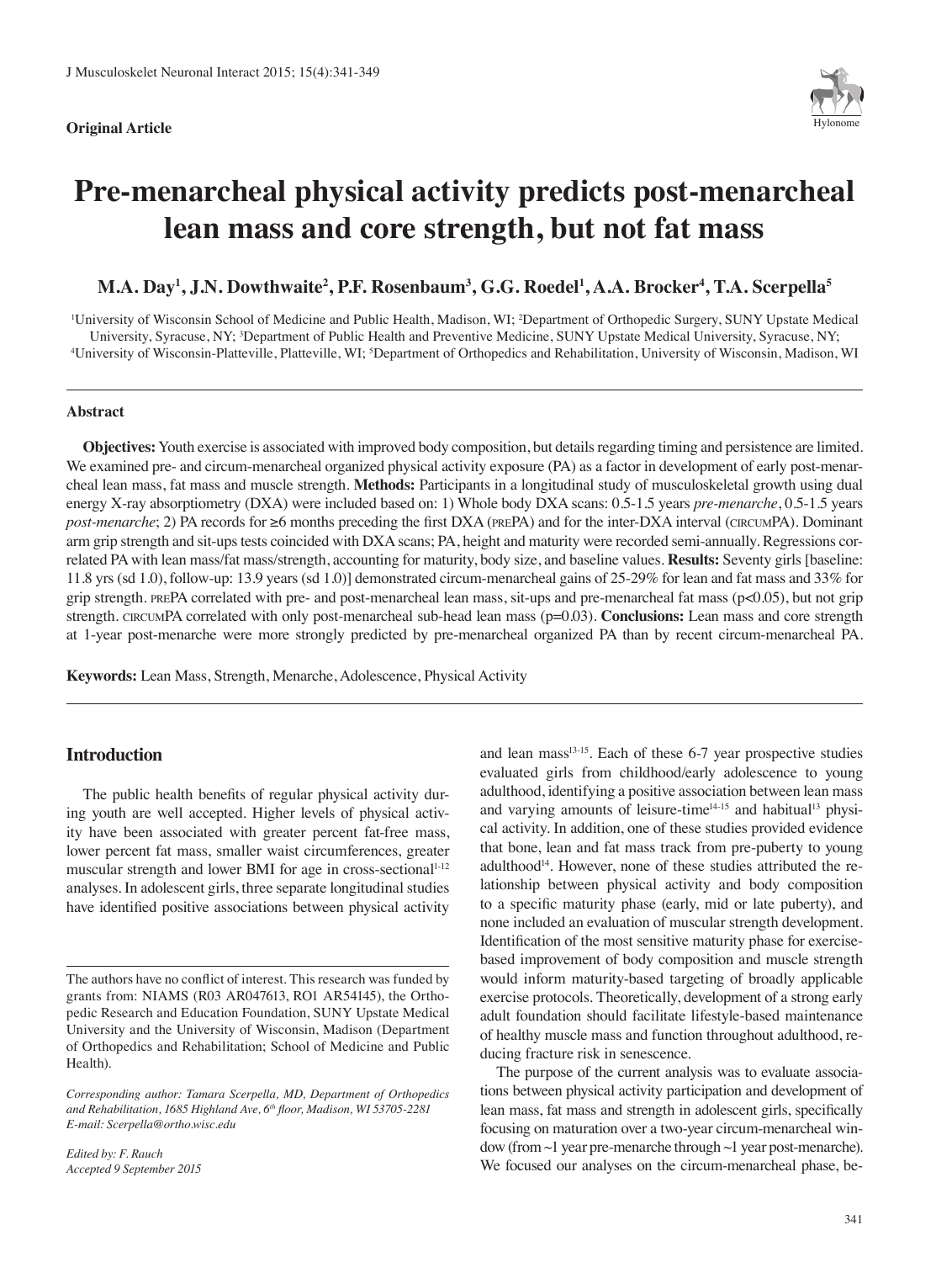cause a large proportion of total adult muscle and fat tissue mass is accrued during this period of accelerated growth and endocrine system maturation. We hypothesized that the influence of environmental factors such as physical activity participation may be amplified during this period. This concept is highly clinically relevant due to the possibility that circum-menarcheal development may have long-term consequences on adult body composition and physical function (e.g. tracking from adolescence into adulthood). Specifically, we hypothesized that circum-menarcheal physical activity participation would be positively associated with lean mass and strength development and negatively associated with fat mass development. To this end, we analyzed a subset of our longitudinal musculoskeletal growth data, prospectively collected in a cohort of young girls over the past 15 years. We evaluated repeated measures of lean mass, fat mass and strength in these adolescent girls within a circum-menarcheal window, accounting for maturity and stature, in order to isolate the explanatory value of physical activity participation for development of post-menarcheal body composition and muscle strength.

## **Methods**

## *Study design, and participants*

Study protocol was approved by the Institutional Review Board at SUNY Upstate Medical University (5332F) and conducted in accordance with the Declaration of Helsinki. At enrollment, study participants provided written, informed assent, and parents/guardians provided written, informed consent for their participation in study protocols.

For the present analysis, we evaluated the influence of organized physical activity exposure on repeated measures of lean mass, fat mass and strength, obtained  $\sim$ 1 year pre-menarche and  $\sim$ 1 year post-menarche. Participants included in the current analysis are a subset from an ongoing longitudinal study of musculoskeletal growth in relation to activity-specific loading exposure (1997-present), recruited from local gymnastics clubs, local grade schools and girl scout troops. Subjects were enrolled, over time, at age 7-11 years, in a series of three cohorts: Cohort 1 (n=90, 18-month pilot study, 1997), Cohort 2 (n=41, 3-year longitudinal study, 2001) and Cohort 3 (n=80, ongoing longitudinal study, 2008). The original study was designed to evaluate the role of impact loading in musculoskeletal growth, comparing girls who participated in gymnastics training vs. those who did not participate in gymnastics. Therefore, at enrollment, girls who did not participate in gymnastics were matched by group means for chronologic age, size, and physical maturity to those who did participate in gymnastics. Because subjects from Cohorts 1 & 2 were not originally enrolled for extended longitudinal observation, considerable sample attrition occurred after the original study periods ended at 18 months (Cohort 1) and 3 years (Cohort 2).

Subjects underwent annual whole body and regional DXA scans (forearm, hip, lumbar spine), as well as semi-annual recording of organized physical activity (PA) and physical maturity. Statural height and muscle strength outcomes were assessed annually, coincident with DXA scans. Medical history and medication use were recorded at baseline and at semi-annual follow-up

sessions; subjects with medical illnesses or medication known to affect musculoskeletal growth were excluded from the analyses.

#### *Physical maturity assessment*

Subjects were pre-menarcheal at enrollment. Maturity status was quantified by semi-annual query until menarche was attained; menarche date was recorded to the day in most cases. In a few cases, the precise date was not recalled, and the  $15<sup>th</sup>$  day of the menarche month was recorded. Gynecologic age (ga) was calculated as years pre-menarche (ga= negative number) or post-menarche (ga= positive number) by calculating the difference between DXA and menarche dates (to the nearest tenth of a year). Menarche is defined as  $Ga= 0$ . In addition, Tanner stage was assessed using line drawings, supplemented by limited written descriptions, to represent each of the five stages. Participants reported Tanner breast and pubic stage at each six-month assessment, by circling the appropriate drawing to match their development. Tanner stage data are not used in the main analyses but are used to evaluate analytical bias and are reported to further define the study cohort.

#### *Height and strength assessments*

Height was measured semi-annually, without shoes, using wall-mounted rulers and a right angle (1997-2008) or a stadiometer (2008-present). Dominant hand grip strength was assessed annually via dynamometer (Takei, Japan); three trials were made and the best effort was recorded. Core strength and endurance were assessed annually as number of sit-ups performed in 60 seconds with good form (arms crossed, elbows to knees with feet secured).

## *Physical activity (PA) quantification*

Organized activity participation (hours per week, h/wk) was quantified using semi-annual investigator queries, documenting training for sports and other organized PA (e.g. dance), as well as periods of illness/injury/vacation ≥1 week and associated activity modifications. PA means (h/wk) were calculated across the complete inter-scan interval (circumPA) and for the 6-12 month interval directly preceding  $DX$ <sup>1</sup> (PREPA). Non-organized activity and the vigorousness of individual PA bouts were not quantified. For a subset of this cohort (gymnasts), records were compared to coach daily training logs, demonstrating excellent correlation  $(r>0.97, p<0.001)^{24}$ .

## *Densitometry*

Postero-anterior whole body DXA scans were performed per study protocol by one of two certified DXA technologists. A Hologic QDR4500W DXA scanner was used for the initial ten years of the study (1998-2008); baseline and follow-up scans were acquired on this scanner for 36 subjects included in the current analysis (enrolled 1998-2003). A cross-calibrated Discovery A scanner, in use for this study since November 2008, was used to acquire baseline and follow-up scans for the other 34 subjects included in the current analysis (enrolled during or after November 2008). All scans were re-analyzed by a single investi-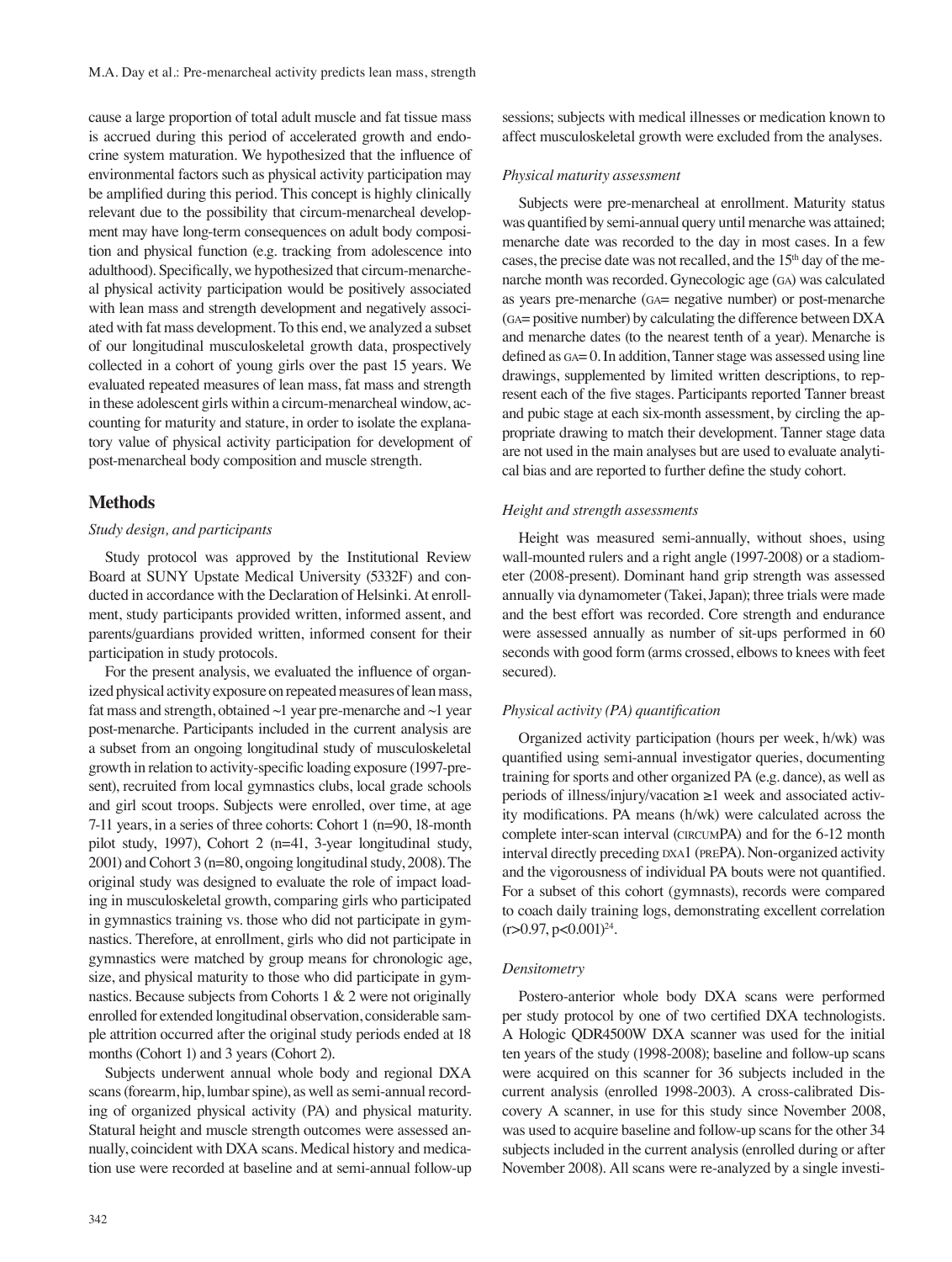

**Figure 1.** CONSORT diagram, demonstrating the derivation of subjects for the current analysis from the total cohort.

gator (JD) using Apex software (Hologic Discovery A, software v.12.7.3, Waltham, MA, USA). Care was taken to ensure that all soft-tissue was contained within the analysis box and that individual limb regions (arm, leg) were drawn consistently and in accordance with standard practice. Outcomes include non-bone fat free mass (lean mass) for sub-head, the sum of arm lean mass (left and right limbs), the sum of leg lean mass (left and right limbs) and sub-head fat mass. Sub-head measures were used as outcomes, rather than whole-body, in accordance with recommendations by the International Society for Clinical Densitometry regarding pediatric densitometric analyses.

DXA coefficients of variation (CVs) were calculated using duplicate scans (Discovery A) of 29 middle-aged females. To evaluate differences between DXA scanner results observed in young subjects, scans were also repeated on the two scanners in 132 subjects aged 8 to 24 years, from the same longitudinal study. For all regions of interest, lean mass was subtly underestimated on the QDR vs. the Discovery A (Wilcoxon Signed Rank, p<0.05), but fat mass assessments did not differ between machines. Coefficients of Variation (rmseCVs) for inter-scanner comparisons were similar to those for middle-aged adult scans repeated on the Discovery A only (inter-scanner vs. Discovery: sub-head lean mass 2.3% vs. 3.6%; leg lean mass 2.4% vs. 1.4%; sub-head fat mass 3.3% vs. 1.5%) except for arm lean mass, which demonstrated greater inter-scanner disparities (7.9% vs. 2.9%). For individual subjects, use of the same scanner for baseline and follow-up scans minimized the potential influence of these subtle inter-scanner differences in our analyses.

#### *Inclusion criteria*

Subjects were included in the present analysis based on the following criteria: 1) achievement of menarche; 2) DXA scans and complete accompanying data for a time-point falling between GA of -0.5 and -1.5 years (pre-menarche baseline scan=  $daxA1$ ,  $\sim$ GA-1) and a time-point falling between GA of +0.5 and  $+1.5$  years (post-menarcheal=  $DXA2$ ,  $~GA1$ ); 3) semi-annual PA records available for the inter-DXA interval and for at least 6 months preceding  $DXA1$ . Subjects who did not meet inclusion criteria were excluded from this analysis; one additional subject was excluded due to thyroid cancer. This yielded a  $\text{total}$  n= 70 for the current analysis (see Figure 1).

#### *Statistical analysis*

A 2-tailed alpha level of 0.05 was used for all analyses. Preliminary analyses included the calculation of frequencies for categorical variables and correlation coefficients across both independent and dependent variables. We used paired t-tests to evaluate descriptive statistics for unadjusted subject characteristics and lean mass/strength outcomes for the two scan dates (DXA1, DXA2), comparing differences across time in mean values. Examination of Q-Q plots indicated only subtle deviations from normality; therefore data were treated as normally distributed for ease of interpretation. Regression models were constructed, as detailed below, to evaluate associations between PA and lean mass/fat mass/strength outcomes. We reported adjusted model r<sup>2</sup>, beta coefficients with 95% confidence intervals and significance levels for the regression coefficients. For adjusted relationships between bone outcomes and predictors of interest, individual variable significance and semi-partial correlation coefficients (SPCC) were evaluated; SPCC were squared to yield independent % variance explained by PA for each outcome.

*Regression models*: For the first set of analyses, we evaluated cross-sectional associations between pre-menarcheal PA and pre-menarcheal lean mass/fat mass/strength outcomes,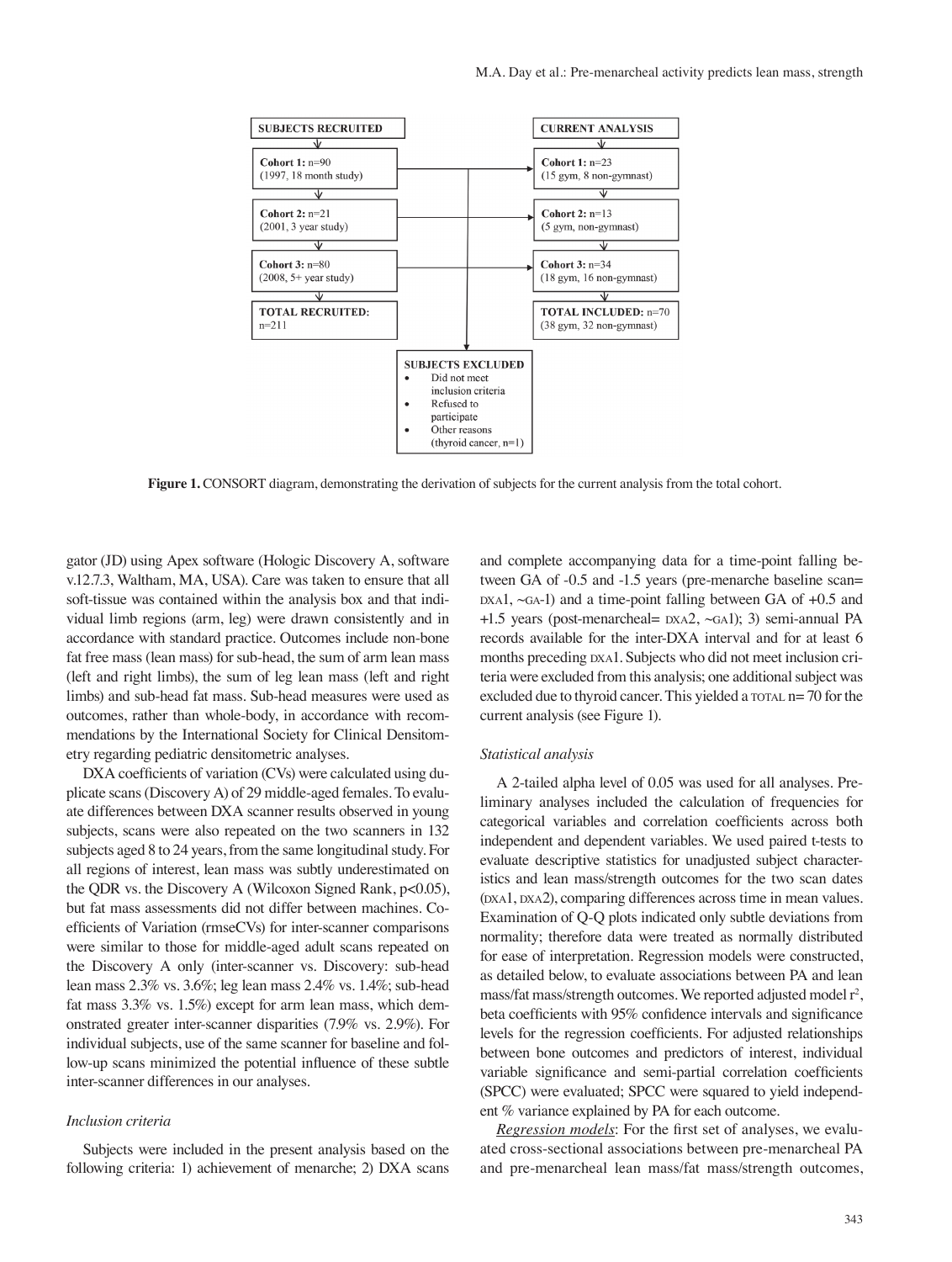M.A. Day et al.: Pre-menarcheal activity predicts lean mass, strength

| <b>Variables</b>             | <b>Pre-menarche baseline</b>                | <b>Post-menarche follow-up</b> |
|------------------------------|---------------------------------------------|--------------------------------|
| Age at Menarche (yrs)        |                                             | 13.0(1.0)                      |
| Chronologic Age (yrs)        | 11.8(1.0)                                   | $13.9(1.0)^{*}$                |
| <b>Gynecologic Age (yrs)</b> | $-1.1(0.3)$                                 | $0.9(0.3)*$                    |
| <b>Standing height (cm)</b>  | 149.0(7.8)                                  | $160.0(6.7)^{*}$               |
| Weight (kg)                  | 42.2(8.1)                                   | $53.3(8.1)$ *                  |
| Body Mass Index $(kg/m2)$    | 18.9(2.8)                                   | $20.8(2.6)$ *                  |
| Arm Lean Mass (kg)           | 3.1(0.59)                                   | $3.9(0.68)$ *                  |
| Leg Lean Mass (kg)           | 10.4(1.8)                                   | $13.4(1.8)$ *                  |
| Sub-head Lean Mass (kg)      | 27.8(4.4)                                   | $35.8(4.5)^*$                  |
| <b>Sub-head Fat Mass</b>     | 9.4(4.8)                                    | $11.7(4.5)^*$                  |
| Sub-head %Fat                | 23.6(7.5)                                   | 23.3(5.4)                      |
| Dominant Arm Grip (kg)       | 19.8(3.8)                                   | $26.3(4.7)^*$                  |
| Sit-ups $(\#)$               | 44.7 (11.2)                                 | 46.0(9.1)                      |
| PA(h/wk)                     | 7.7(5.5)                                    | 8.3(5.0)                       |
| Tanner Breast: $n$ (%)       | $I-2$ , $II-50$ , $III-15$ , $IV-3$ , $V-0$ | I-0, II-3, III-31, IV-30, V-6  |
| Tanner Pubic: $n$ (%)        | I-20, II-33, III-13, IV-4, V-0              | I-0, II-5, III-26, IV-31, V-8  |

*PA = reported, organized physical activity exposure (h/wk)* 

*\* = significant difference from baseline value, paired t-test, p<0.01*

**Table 1.** Subject characteristics, mean (standard deviation).

evaluating the explanatory value of prePA after accounting for baseline gynecologic age (DXA1 GA) and baseline standing height (prePA-preOutcome analyses). For the second set of analyses, we evaluated possible associations between pre-menarcheal PA and post-menarcheal lean mass/fat mass/strength outcomes after accounting for post-menarcheal gynecological age (DXA2 GA) and post-menarcheal height (DXA2 height) (PRE-PA-postOutcome analyses). In the third set of analyses, we evaluated associations between circum-menarcheal PA (circumPA) exposure and post-menarcheal outcomes (circumPApostOutcome analyses). In these regression models, covariates included post-menarcheal gynecologic age (DXA2 GA), body size (change in height across the inter-DXA interval), and baseline pre-menarcheal lean mass/fat mass/strength status (DXA1). Inclusion of baseline status accounted for unmeasured factors in early childhood growth (e.g. genetics, diet and previous activity exposure). All girls were included in each set of analyses.

## **Results**

Seventy girls, aged 11.8 years (sd 1.0) at baseline and 13.9 years (sd 1.0) at follow-up, were included in these analyses. However, five girls did not provide data for sit-ups, and one girl did not provide baseline grip strength data. Comparisons of baseline data for included subjects (n=70) versus excluded study enrollees (n=141) from the same cohorts detected no systematic differences for Tanner breast or pubic stage, race, ethnicity, age, height, mass, BMI, percent body fat, sub-head BMC or sub-head lean mass (both chi square and t-test p values >0.65).

The measurement interval (DXA1 to DXA2) spanned 24.3 months (sd 1.0, range 22.0-26.9). Subjects matured from gybaseline measures (p<0.01), except for sit-ups and PA. Mean gains were 25-29% for lean and fat mass and 33% for dominant arm grip strength. PA participation was quite high at both timepoints. Tracking in PA level was indicated by Pearson correlation (r=0.82, p<0.05) and paired t-tests (no significant difference between prePA and circumPA). The majority of girls reported more than 5 h/wk of organized PA, not including physical education classes (57% and 69% of girls at baseline and follow-up, respectively). As these activity levels are greater than the national norm (37%), results in our cohort may not be generalizable to the entire population<sup>20</sup>. *prePA-preOutcome analyses*: Regression models for baseline lean mass/fat mass/ strength outcomes included baseline GA, height and prePA; these models predicted 39-65% of variation in pre-menarcheal lean mass (p<0.001) and strength (p<0.001)

outcomes, but only 13% of variation in fat mass (p=0.006) (Table 2a). Standing height predicted all outcomes (p<0.03) except sit-ups; PREPA predicted all pre-menarcheal outcomes (p<0.04), except grip strength. Significant variance was explained by pre-PA (positive association) for pre-menarcheal lean mass (3-10%), pre-menarcheal fat mass (6%), and pre-menarcheal sit-up performance (34%) (p<0.05) (Table 3).

necologic age -1.1 (sd 0.3) years at baseline to 0.9 (sd 0.3) years at follow-up and demonstrated mean gains of 11.0 (sd 3.4) cm in stature and 11.1 (sd 4.2) kg in weight. Subject characteristics and significance of differences from baseline to follow-up are presented in Table 1. All follow-up measures were greater than

*prePA-postOutcome analyses*: Regression models assessing prePA and follow-up, post-menarcheal lean mass/fat mass/ strength outcomes included follow-up height, follow-up gynecologic age and prePA; these models accounted for 13-36% of variation in follow-up outcomes (p≤0.006) (Table 2b). prePA was a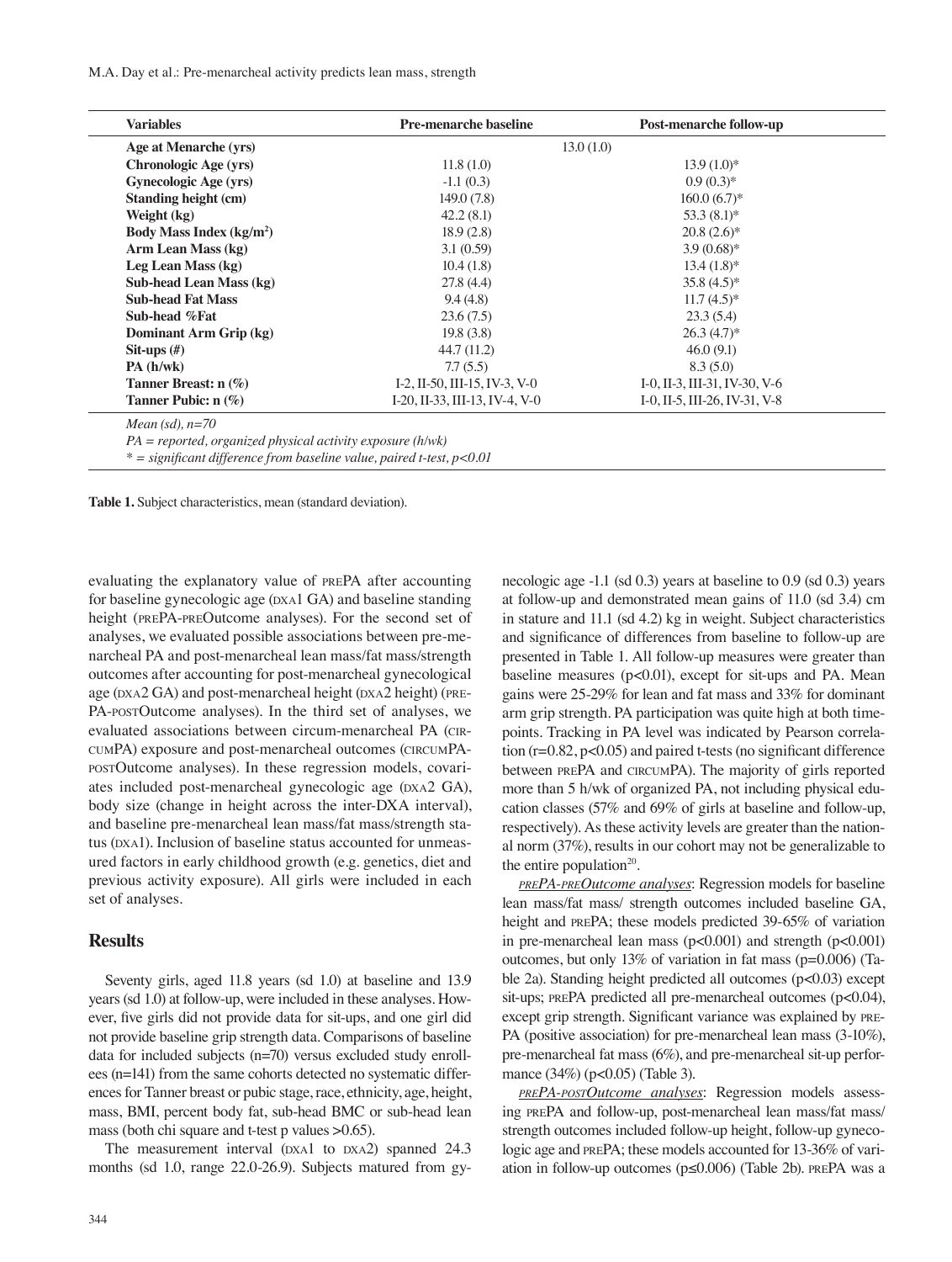| <b>OUTCOME</b>           | <b>TOTAL</b><br><b>MODEL</b><br>ADJUSTED $\mathbb{R}^2$ | <b>BASELINE</b><br><b>GYN</b><br>AGE | <b>BASELINE</b><br><b>STANDING</b><br>HEIGHT | <b>PREPA</b>      |
|--------------------------|---------------------------------------------------------|--------------------------------------|----------------------------------------------|-------------------|
| Grip Strength            | 0.40 <sup>c</sup>                                       | 0.25                                 | 0.31 <sup>c</sup>                            | 0.10              |
|                          |                                                         | $(-2.36, 2.86)$                      | (0.21, 0.40)                                 | $(-0.04, 0.23)$   |
| Arm Lean Mass            | 0.49 <sup>c</sup>                                       | 0.03                                 | 0.05 <sup>c</sup>                            | 0.04 <sup>c</sup> |
|                          |                                                         | $(-0.34, 0.40)$                      | (0.03, 0.06)                                 | (0.02, 0.05)      |
| Leg Lean Mass            | 0.57 <sup>c</sup>                                       | 0.71                                 | 0.16 <sup>c</sup>                            | 0.06 <sup>a</sup> |
|                          |                                                         | $(-0.31, 1.72)$                      | (0.13, 0.20)                                 | (0.003, 0.11)     |
| Sub-head Lean Mass       | $0.65^{\circ}$                                          | 2.12                                 | $0.42^{\circ}$                               | 0.20 <sup>c</sup> |
|                          |                                                         | $(-0.15, 4.39)$                      | (0.34, 0.50)                                 | (0.09, 0.32)      |
| Sit ups                  | 0.39 <sup>c</sup>                                       | $-6.41$                              | 0.20                                         | 1.20 <sup>c</sup> |
|                          |                                                         | $(-14.16, 1.35)$                     | $(-0.08, 0.48)$                              | (0.80, 1.60)      |
| <b>Sub-head Fat Mass</b> | 0.13 <sup>b</sup>                                       | 2.38                                 | 0.16 <sup>a</sup>                            | $-0.22^{\rm a}$   |
|                          |                                                         | $(-1.48, 6.23)$                      | (0.02, 0.30)                                 | $(-0.42, -0.02)$  |

*Unstandardized betas, 95% confidence intervals (parentheses) and significance levels of betas are depicted for each variable. PA= organized physical activity exposure (h/wk); prePA= PA 6-12 months prior to baseline assessment; circumPA= PA between baseline and follow-up assessments. a =p<0.05; b = p≤ 0.01; <sup>c</sup> = p≤0.001.*

**Table 2a.** Regression results: assessment of BASELINE physical activity as a predictor of BASELINE, pre-menarcheal lean mass and strength, reporting total model ADJUSTED R<sup>2</sup>, beta coefficients (95% confidence intervals).

| <b>OUTCOME</b>     | <b>TOTAL</b><br><b>MODEL</b><br><b>ADJUSTED R<sup>2</sup></b> | <b>FOLLOW-UP</b><br><b>GYN</b><br>AGE | <b>FOLLOW-UP</b><br><b>STANDING</b><br>HEIGHT | <b>PREPA</b>      |
|--------------------|---------------------------------------------------------------|---------------------------------------|-----------------------------------------------|-------------------|
| Grip Strength      | 0.27 <sup>c</sup>                                             | 2.10                                  | 0.37 <sup>c</sup>                             | 0.16              |
|                    |                                                               | $(-1.30, 5.5)$                        | (0.22, 0.52)                                  | $(-0.02, 0.34)$   |
| Arm Lean Mass      | 0.13 <sup>b</sup>                                             | 0.02                                  | $0.02^{\rm a}$                                | 0.04 <sup>b</sup> |
|                    |                                                               | $(-0.50, 0.54)$                       | (0.003, 0.05)                                 | (0.02, 0.07)      |
| Leg Lean Mass      | 0.29 <sup>c</sup>                                             | $-0.05$                               | 0.15 <sup>c</sup>                             | 0.07 <sup>a</sup> |
|                    |                                                               | $(-1.32, 1.22)$                       | (0.09, 0.20)                                  | (0.002, 0.14)     |
| Sub-head Lean Mass | 0.36 <sup>c</sup>                                             | 1.11                                  | 0.38 <sup>c</sup>                             | 0.24 <sup>b</sup> |
|                    |                                                               | $(-1.86, 4.08)$                       | (0.25, 0.50)                                  | (0.09, 0.40)      |
| Sit ups            | 0.25 <sup>c</sup>                                             | $-2.84$                               | 0.06                                          | 0.86 <sup>c</sup> |
|                    |                                                               | $(-9.72, 4.04)$                       | $(-0.23, 0.35)$                               | (0.50, 1.22)      |
| Sub-head Fat Mass  | 0.18 <sup>c</sup>                                             | $3.49^{\rm a}$                        | 0.25 <sup>c</sup>                             | $-0.11$           |
|                    |                                                               | (0.12, 6.86)                          | (0.10, 0.40)                                  | $(-0.29, 0.07)$   |

**Table 2b.** Regression results: assessment of BASELINE physical activity as a predictor of FOLLOW-UP, post-menarcheal lean mass and strength, reporting total model ADJUSTED R<sup>2</sup>, beta coefficients (95% confidence intervals).

significant positive predictor of all post-menarcheal outcomes (p<0.001 to p<0.05), except grip strength and fat mass, explaining 4-12% of variance in post-menarcheal regional and sub-head lean mass (p<0.05), and 27% of variance in post-menarcheal situps (p<0.001) (squared SPCC, Table 3). Follow-up, post-menarcheal height was a significant predictor of all post-menarcheal outcomes except sit-ups; follow-up GA only explained significant variance in post-menarcheal fat mass.

*circumPA-postOutcome analyses*: Regression models evaluating associations between circumPA and follow-up, post-menarcheal lean mass/fat mass/strength outcomes included baseline status for the outcome, follow-up GA, change in height and circumPA. As expected, through incorporation of baseline status, these models predicted a large proportion of variance (58-82%) in all post-menarcheal outcomes (p<0.001) (Table 2c). Baseline status was a significant positive predictor for all follow-up outcomes (p<0.001); change in height was a significant predictor for all lean mass and grip strength outcomes (p<0.015), but not for fat mass or sit-ups. In contrast to strong prePA explanatory value for most pre-menarcheal outcomes (baseline), circumPA was not a significant predictor of follow-up, post-menarcheal outcomes for any variable, except sub-head lean mass (p=0.032). Squared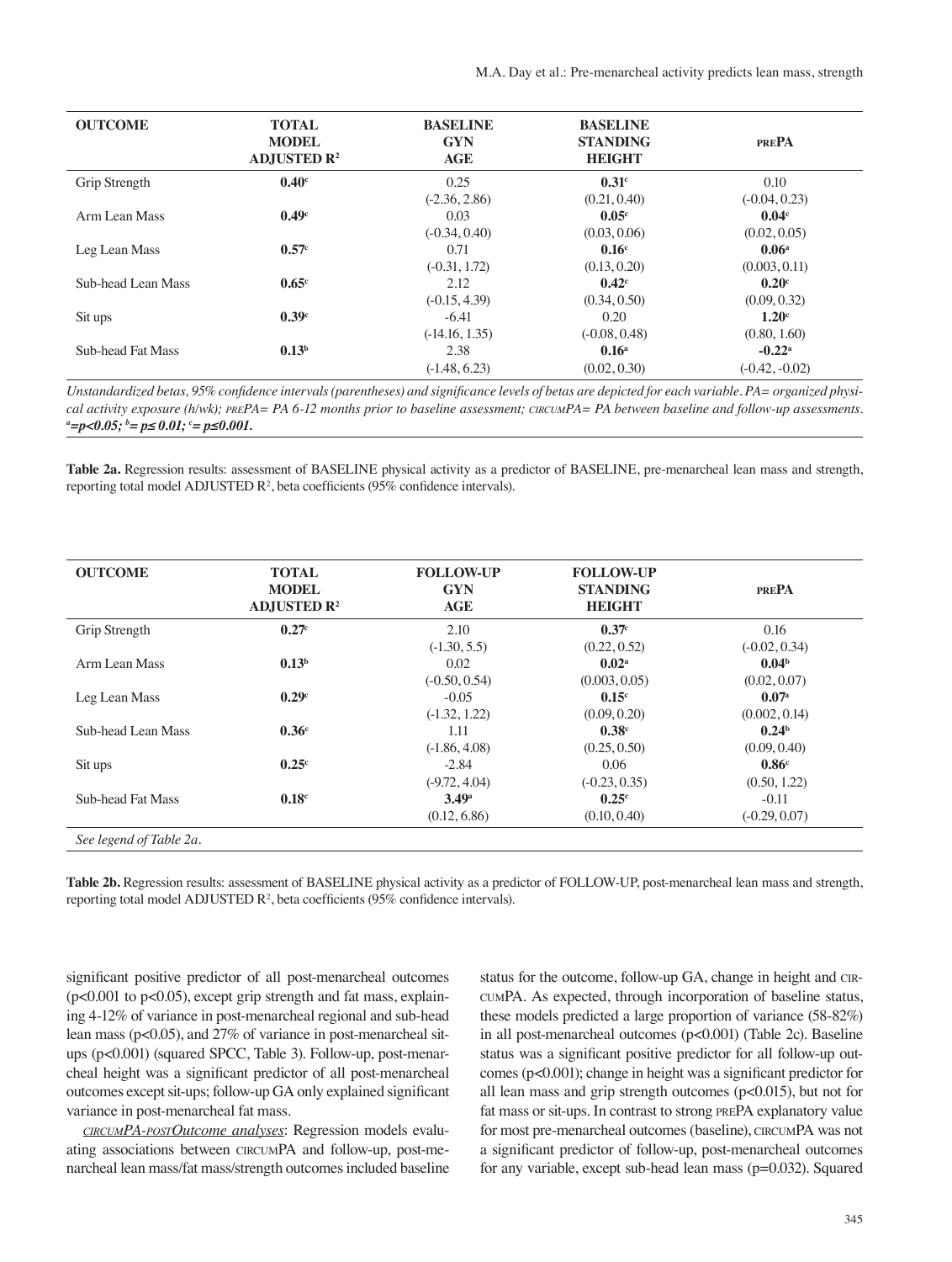M.A. Day et al.: Pre-menarcheal activity predicts lean mass, strength

| <b>OUTCOME</b>           | <b>TOTAL MODEL</b><br><b>ADJUSTED</b><br>$\mathbb{R}^2$ | <b>BASELINE</b><br><b>VARIABLE</b> | <b>FOLLOW-UP</b><br><b>GYN</b><br>AGE | <b>CHANGE IN</b><br><b>STANDING</b><br>HEIGHT | <b>CIRCUMPA</b>   |
|--------------------------|---------------------------------------------------------|------------------------------------|---------------------------------------|-----------------------------------------------|-------------------|
| Grip Strength            | 0.60 <sup>c</sup>                                       | 1.06 <sup>c</sup>                  | 1.37                                  | $0.31$ <sup>a</sup>                           | $-0.03$           |
|                          |                                                         | (0.84, 1.27)                       | $(-1.52, 4.26)$                       | (0.05, 0.57)                                  | $(-0.19, 0.12)$   |
| Arm Lean Mass            | 0.76 <sup>c</sup>                                       | 1.07c                              | 0.17                                  | 0.06 <sup>c</sup>                             | 0.02 <sup>d</sup> |
|                          |                                                         | (0.91, 1.24)                       | $(-0.14, 0.48)$                       | (0.03, 0.09)                                  | (0.001, 0.03)     |
| Leg Lean Mass            | 0.76 <sup>c</sup>                                       | 0.95 <sup>c</sup>                  | $-0.31$                               | 0.16 <sup>c</sup>                             | 0.04 <sup>e</sup> |
|                          |                                                         | (0.82, 1.09)                       | $(-1.14, 0.53)$                       | (0.09, 0.24)                                  | $(-0.006, 0.08)$  |
| Sub-head Lean Mass       | 0.82 <sup>c</sup>                                       | 1.01 <sup>c</sup>                  | 0.12                                  | 0.47 <sup>c</sup>                             | 0.11 <sup>a</sup> |
|                          |                                                         | (0.89, 1.14)                       | $(-1.65, 1.89)$                       | (0.31, 0.64)                                  | (0.01, 0.20)      |
| Sit ups                  | 0.66 <sup>c</sup>                                       | 0.66c                              | 2.84                                  | 0.34                                          | 0.18              |
|                          |                                                         | (0.51, 0.81)                       | $(-2.32, 8.00)$                       | $(-0.10, 0.78)$                               | $(-0.15, 0.50)$   |
| <b>Sub-head Fat Mass</b> | 0.58 <sup>c</sup>                                       | 0.70 <sup>c</sup>                  | 0.76                                  | $-0.15$                                       | $-0.04$           |
|                          |                                                         | (0.55, 0.85)                       | $(-1.98, 3.49)$                       | $(-0.37, 0.07)$                               | $(-0.19, 0.10)$   |

**Table 2c.** Regression results: assessment of CIRCUM-MENARCHEAL physical activity as a predictor of FOLLOW-UP post-menarcheal lean mass and strength, reporting total model ADJUSTED R<sup>2</sup>, beta coefficients (95% confidence intervals).

| <b>Outcome</b>     | PREPA/<br><b>Pre-menarcheal</b><br>outcome <sup>1</sup> | PREPA/<br>Post-menarcheal<br>outcome <sup>2</sup> | <b>CIRCUMPA/</b><br>Post-menarcheal<br>outcome <sup>2</sup> |
|--------------------|---------------------------------------------------------|---------------------------------------------------|-------------------------------------------------------------|
| Dominant Hand      |                                                         |                                                   |                                                             |
| Grip Strength      | 0.02                                                    | 0.03                                              | 0.001                                                       |
| Arm Lean Mass      | 0.10 <sup>c</sup>                                       | 0.12 <sup>a</sup>                                 | 0.01                                                        |
| Leg Lean Mass      | 0.03 <sup>a</sup>                                       | 0.04 <sup>a</sup>                                 | 0.01                                                        |
| Sub-head Lean Mass | 0.06 <sup>c</sup>                                       | 0.09 <sup>a</sup>                                 | 0.01 <sup>a</sup>                                           |
| Sit ups            | 0.34 <sup>c</sup>                                       | 0.27 <sup>c</sup>                                 | 0.006                                                       |
| Sub-head Fat Mass  | 0.06 <sup>a</sup>                                       | 0.02                                              | 0.002                                                       |

*Data represent squared semi-partial correlation coefficients for focal physical activity (PA) variables and significance, <sup>a</sup>= p<0.05; <sup>b</sup>= p≤ 0.01; c = p≤0.001.*

*1 Adjusted for baseline GA, baseline standing height* 

*2 Adjusted for follow-up GA and follow-up standing height* 

*3 Adjusted for follow-up GA, baseline variable, and change in standing height*

**Table 3.** Squared semi-partial correlation results for PA.

SPCC indicated that CIRCUMPA explained only 1% of post-menarcheal subLM variance (p<0.05).

Although subjects in our study participated in a variety of organized activities, about half of subjects participated in gymnastics training. To evaluate whether gymnast status affected our results, a categorical gym/non variable was added to baseline regression models (gym ≥4h/wk gymnastics participation). After accounting for physical activity, there was additional explanatory value for the gym/non variable only for sit-ups, with an adjusted R2 change from 0.39 to 0.44 (p=0.012).

## **Discussion**

In this cohort of early adolescent girls, *pre-menarcheal* organized physical activity participation was a significant predictor of lean mass and sit-up performance at both pre-menarcheal and post-menarcheal assessments. However, physical activity participation over a two-year *circum-menarcheal* window was not a strong independent predictor of these outcomes at the post-menarcheal assessment. In addition, we identified a negative association between *pre-menarcheal* physical activity and *pre-menarcheal* fat mass, but no significant association between physical activity (pre or circum) and *post-menarcheal* fat mass. We were surprised that circum-menarcheal physical activity was not a potent predictor of post-menarcheal lean mass, fat mass or strength, as we had hypothesized a strong influence of circummenarcheal physical activity during this period of major somatic growth and maturation.

Regression analyses evaluating the explanatory value of circum-menarcheal activity were purposely designed to account for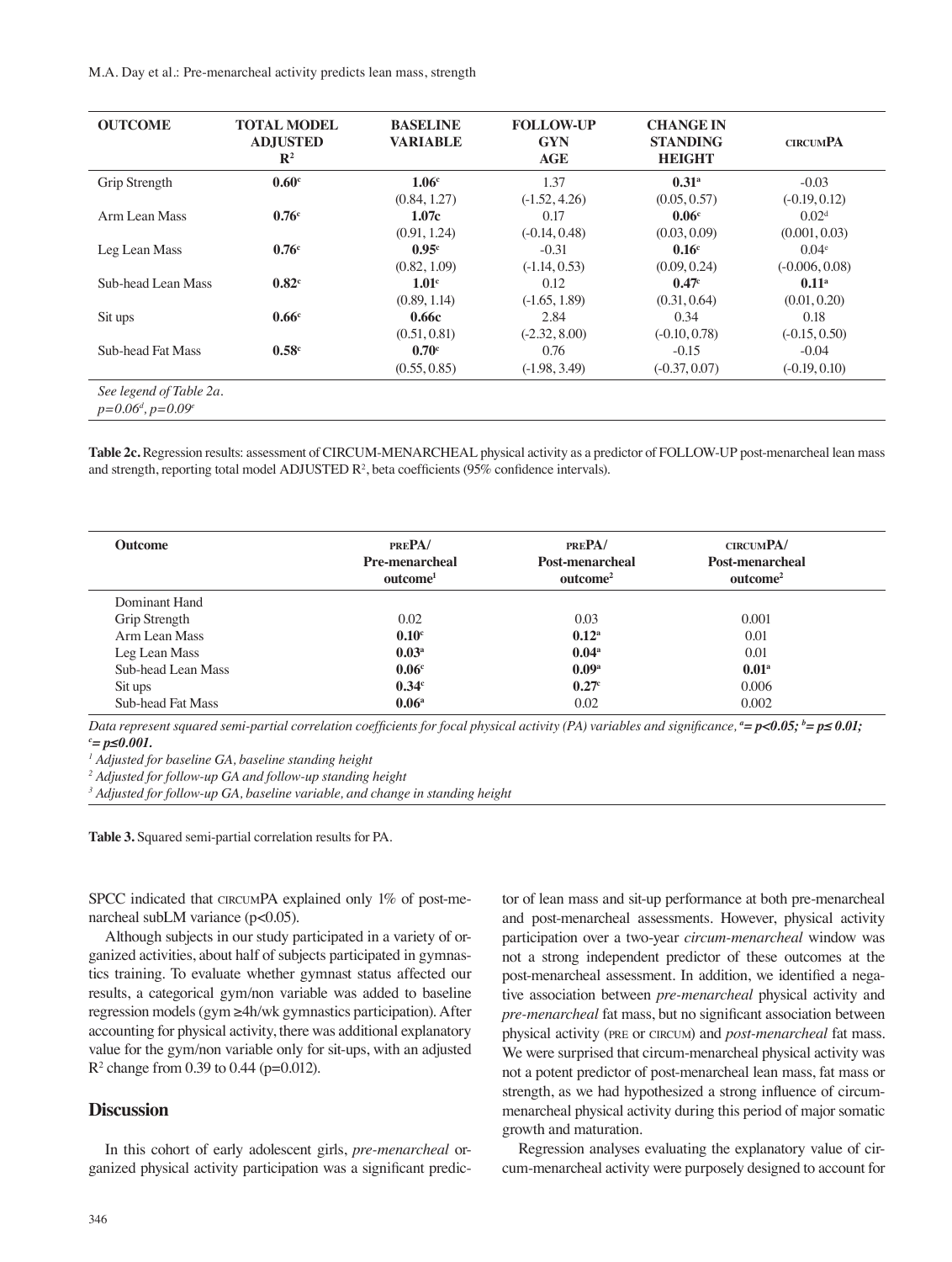unmeasured factors in early childhood growth (e.g. genetics, diet and prePA) through the inclusion of baseline status as a covariate. It was hoped that this practice would statistically isolate the contribution of circum-menarcheal activity to post-menarcheal outcomes. Several explanations for the lack of significant explanatory value of circum-menarcheal activity may apply. First, girls who exercised at a higher level pre-menarche may have attained greater lean mass/core strength (sit-ups) and lower fat mass from their elevated exercise level, setting them on a trajectory that was maintained throughout circum-menarcheal growth, compared to girls who had exercised at a lower level pre-menarche. Our finding that pre-menarcheal activity predicted post-menarcheal lean mass/core strength outcomes supports this hypothesis. Alternatively, it is possible that benefit from circum-menarcheal exercise is only evident in girls who *increase* their activity participation over the circum-menarcheal interval; we cannot evaluate this hypothesis effectively, as mean prePA and mean circumPA did not differ significantly in our subjects (activity levels tracked across circum-menarche). Finally, it is possible that PA participation does not influence lean mass/fat mass/strength acquisition during circum-menarche and that somatic growth and maturation are the predominant modifiers of body composition and muscular function during this maturational phase. If this were the case, centering at menarche and adjusting for height and baseline status would explain the majority of variance. To elucidate the relationship between PA and lean mass and strength acquisition, further studies are necessary to evaluate larger groups of girls who participate in various levels of exercise pre-menarche, and who increase, decrease or maintain activity across the circummenarcheal period.

There are several published reports evaluating lean and fat mass development across the entire span of pubertal maturation; all three have identified associations between adolescent physical activity and lean mass/fat mass at young adulthood. Cheng et al. evaluated 396 girls, aged 10-13 years at baseline; annual measurements were obtained and 236 girls provided follow-up data at a mean of 7.5 years post-baseline<sup>14</sup>. Repeated measures analyses from baseline to follow-up demonstrated tracking of bone, lean and fat mass from pre-puberty to early adulthood. Leisure time physical activity scores (LTPA), estimating prior 6-month activity level at baseline and follow-up, predicted 14% of variance in lean mass and 12% of variance in fat mass at young adulthood. Follow-up LTPA was a stronger predictor of lean and fat mass than baseline LTPA. As in the Cheng study, our results suggest tracking of lean and fat mass across menarche. However, in our cohort, pre-menarcheal physical activity participation predicted both pre- and post-menarcheal lean mass/fat mass/core strength outcomes, with almost no independent influence of circum-menarcheal physical activity on post-menarcheal traits.

Baxter-Jones et al. investigated the impact of habitual physical activity on total body and lean mass accrual over six years of adolescent growth in a group of 109 boys and 113 girls, aged 8-15 years at baseline<sup>13</sup>. Physical activity was assessed by questionnaire, 2-3 times per year; the annual mean was used as a timevarying covariate within multi-level models accounting for variability in height and biological maturity (based upon peak height velocity). Investigators identified a significant, independent statistical effect of habitual activity on total body and regional lean mass acquisition in both boys and girls. Although the authors note that these findings suggest the importance of adolescent PA in lean mass acquisition, it is unknown whether activity participation was more influential before, during or after PHV, as the pubertal phases were not evaluated separately. It is possible that *pre-pubertal* activity participation placed more active children on a higher trajectory than less active children, with resultant advantages maintained to young adulthood. Such a phenomenon would have yielded similar results to those of our analyses, if pre- and circum-menarcheal development had been isolated in their female subjects.

Volgyi et al. sought to determine if the amount and level of leisure-time physical activity (LTPA) during adolescence affected the quantity and distribution of lean mass and fat mass in early adulthood<sup>15</sup>. This study included 202 Finnish girls who were 10-13 years of age at baseline, divided into four groups based on amount of leisure time physical activity (LTPA, assessed by questionnaire) over the seven years of follow-up (low to low, low to high, high to low, and high to high groups). Girls with consistently higher LTPA (>5 h/wk), and girls who increased LTPA from low to high during puberty, had significantly greater lean mass at the age of 18 years compared to girls who stayed at a low level or decreased to a lower level. Because Volgyi's cohort was studied at two time points, seven years apart, it cannot be determined whether activity participation was more influential at any particular phase of growth (other than at adulthood, when high LTPA was associated with advantages in lean mass compared to low LTPA). Nonetheless, our results are consistent with the findings of Volgyi et al., as our cohort, on average, exercised at a level that would have been grouped as "high" in Volgyi's analysis, at both baseline and follow-up. Our findings appear to indicate a stronger influence of pre-menarcheal activity, with tracking of both PA and focal outcomes across menarche.

We hypothesized that circum-menarcheal physical activity participation would be negatively associated with fat mass development. We did identify a negative association between *pre-menarcheal* physical activity and *pre-menarcheal* fat mass, with PA explaining 6% of variation in fat mass at this time point. However, in contrast to Cheng, et al. who found that leisure time physical activity predicted 12% of variation in young adult fat mass, we found no significant association between physical activity (pre or circum) and *post-menarcheal* fat mass. Volgyi, et al. noted no difference in fat mass between physical activity groups across adolescence, hypothesizing that the activity threshold (>5 h/wk LTPA) may have been too low. It is also possible that use of a dichotomous activity threshold did not allow for the greater potential explanatory value of a continuous activity variable. Similarly, in an analysis using multi-level modeling, Mundt et al. found no relationship between physical activity and fat mass development in females aged 8-19 years<sup>16</sup>. In addition to the explanations noted above for lean mass/core strength associations, it is also likely that our group of relatively lean girls did not provide adequate variation in fat mass to detect associations between physical activity and fat mass acquisition during circum-menarcheal growth. Evaluation in a cohort of more disparate body types and activity levels may identify associations that could not be isolated in our cohort.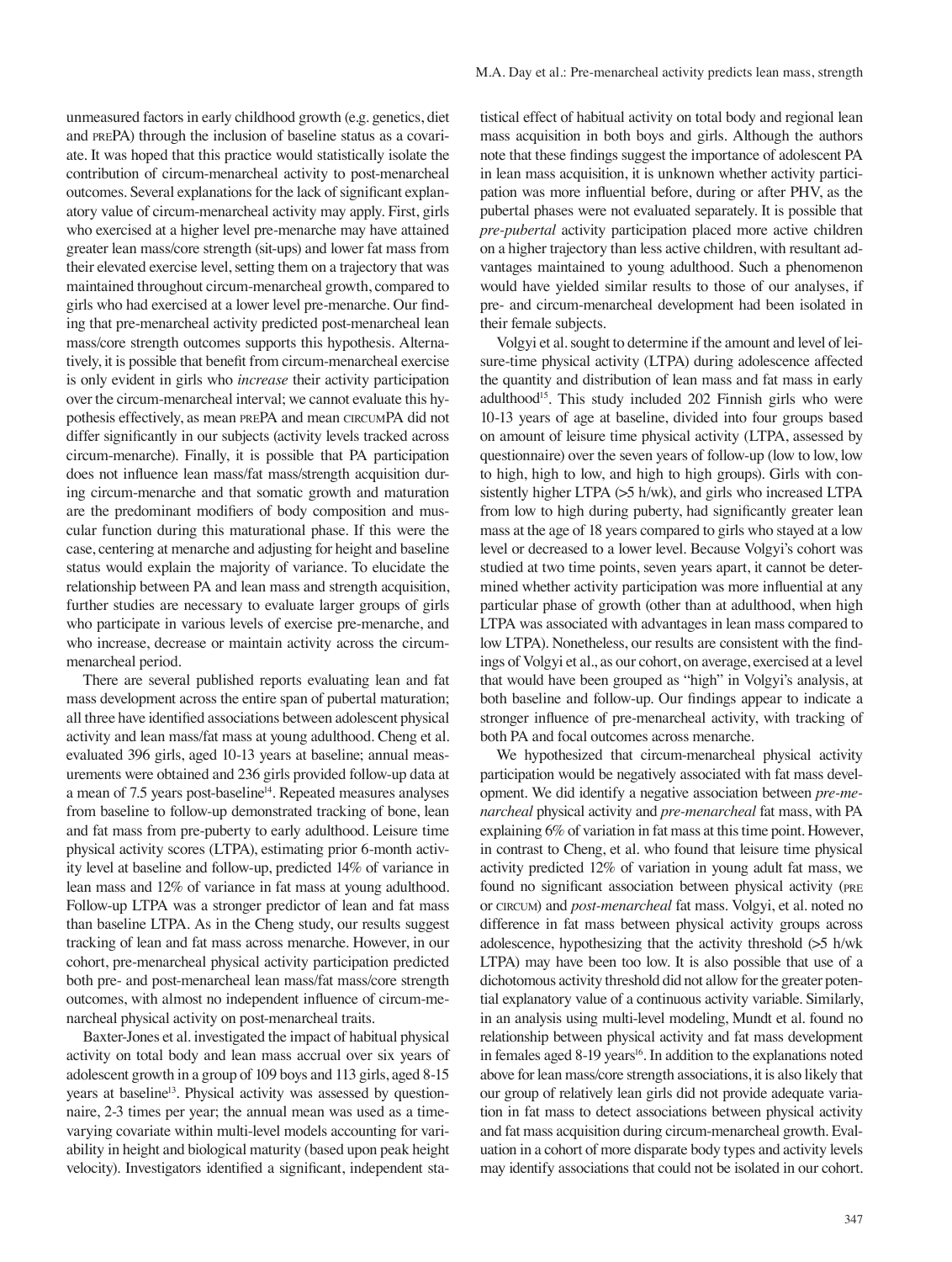Finally, our physical activity metric (h/wk of organized activity) does not discriminate among activity types, some of which may have greater influence on fat mass than others.

Interestingly, organized physical activity participation was not a significant predictor of dominant hand grip strength at baseline or follow up. Hand grip has previously been validated as an estimate of muscular fitness in children aged 6-12 years old<sup>17</sup>. In a cross-sectional study by Voss et al.<sup>18</sup>, body composition, physical fitness and physical activity were compared in 3,036 Canadian and English children and adolescents. Height and body mass explained up to 40% of the variance in handgrip strength, but there was no significant association between strength and self-reported physical activity. Our findings are similar to those of Voss et al.; body size predicted grip strength, but physical activity did not. This is not altogether surprising, as organized physical activity participation is a non-specific indicator of dominant arm activity exposure. In contrast, sit-up capability was successfully predicted by physical activity participation, and, thus, may be a better marker for total body muscular fitness. These results corroborate our prior findings of a significant, positive correlation between sit-up capability and higher non-aquatic physical activity levels in a group of 114 females (60 ex/gymnasts and 54 non-gymnasts)<sup>19</sup>.

Our study has several strengths, including detailed longitudinal assessment of physical activity associations with lean mass, fat mass and strength acquisition across a tight maturational window. Inclusion of gynecologic age and stature as covariates allowed us to statistically isolate the influence of pre- and circummenarcheal physical activity on lean mass and strength during these important maturational phases. However, our study also has several limitations, including the specific nature of our cohort.

First, our cohort of adolescent females was highly active. Based on the United States Centers for Disease Control and Prevention Youth Risk Behavior Surveillance of 2013, only 37.3% of U.S. female students are physically active for a total of at least 60 minutes per day for 5 or more days per week $^{20}$ . Our study measured activity in annual mean hours per week, excluding school physical education classes. Using this metric, in our cohort, 59% of girls at baseline and 71% of girls at follow-up reported annual mean organized activity participation in excess of 5 h/wk, with group mean exposure of  $\sim 8$  h/wk. Thus, we have limited ability to assess associations with "low" physical activity exposure or increasing or decreasing activity levels in this cohort. Second, only 14% of our subjects were either overweight or obese by BMI for age. Our percentage is much lower than was noted by Ogden et al., in a survey of the general population in 2011-12, reporting  $\sim$ 34% of girls aged 6-19 years as overweight or obese<sup>21</sup>. Thus, the composition of our cohort is not representative of the general population, and results cannot be extrapolated to populations with lower mean activity participation and/or a greater prevalence of overweight/obese subjects. Third, it is possible that aligning assessments by gynecological age reduces inter-individual variability in fat mass, because development of fat mass appears to be closely tied to achievement of menarche through the endocrine effects of circulating leptin levels $22-23$ . Thus, aligning measurements by gynecological age may equalize fat mass across subjects, regardless of physical activity exposure.

We suspect that gymnastics participation provided a better

metric of sit-up performance than did organized physical activity because of the consistently intense core strengthening programs in which gymnasts train, compared to the broader variability in training programs of other organized physical activities in which our subjects participated (dance, soccer, volleyball, etc.). However, the limited predictive value of gym/non status across regression models indicates a low likelihood that inclusion of gymnasts affected our overall results.

Finally, our work is limited by the metric we used to assess physical activity. Physical activity is difficult to assess, particularly in the pediatric population. Our questionnaire, recording participation in organized physical activity, has been shown to correlate strongly with coaches' logs in a subset of our population (gymnastics activity vs. coaches' logs,  $r > 0.97$ )<sup>24</sup>. Yet, the questionnaire may be less effective in other types of athletes or in non-athletes. Also, it does not record free play activities or activity intensity, and thus, may not accurately reflect between-subject variation in overall physical activity. Therefore, it is possible that our PA metric provides results that do not reflect the actual level of physical activity exposure (e.g. energy expenditure effects on fat mass) for these subjects.

In summary, our study provides a uniquely specific evaluation of circum-menarcheal lean mass, fat mass and strength development in females. Our results indicate the importance of pre-menarcheal physical activity in lean mass and core strength acquisition and suggest persistent benefit from pre-menarcheal exercise. Further study, evaluating cohorts with greater variability in activity level and body composition are necessary to corroborate these findings.

#### *Acknowledgements*

*The authors are grateful for the long-term dedication of our study coordinator, Tina Craig and our DXA technicians, Cathy Riley and Eileen Burd. We appreciate the contribution of past and present collaborators, particularly in the acquisition of non-DXA study data: Drs. Christina Morganti, Moira Davenport, Jill Kanaley, Nicole Gero and Carol Sames.*

#### **References**

- 1. Boot A, Bouquet J, de Ridder M, Krenning E, de Muinck Keizer-Schrama S. Determinants of body composition measured by dual-energy X-ray absorptiometry in Dutch children and adolescents. Am J Clin Nutr 1997;66:232-8.
- 2. Cordova A, Villa G, Sureda A, Rodriguez-Marroyo J, Martinez-Castaneda R, Sanchez-Collado M. Energy consumption, body composition and physical activity levels in 11-to 13-year-old Spanish children. Ann Nutr Metab 2013; 63:223-8.
- 3. Deheeger M, Rolland-Cachera M, Fontvieille A. Physical activity and body composition in 10 year old French children: linkages with nutritional intake? Int J Obes Relat Metab Disord 1997;21:372-9.
- 4. Deere K, Sayers A, Davey Smith G, Rittweger J, Tobias J. High impact activity is related to lean but not fat mass; findings from a population-based study in adolescents. Int J Epidemiol 2012;41:1124-31.